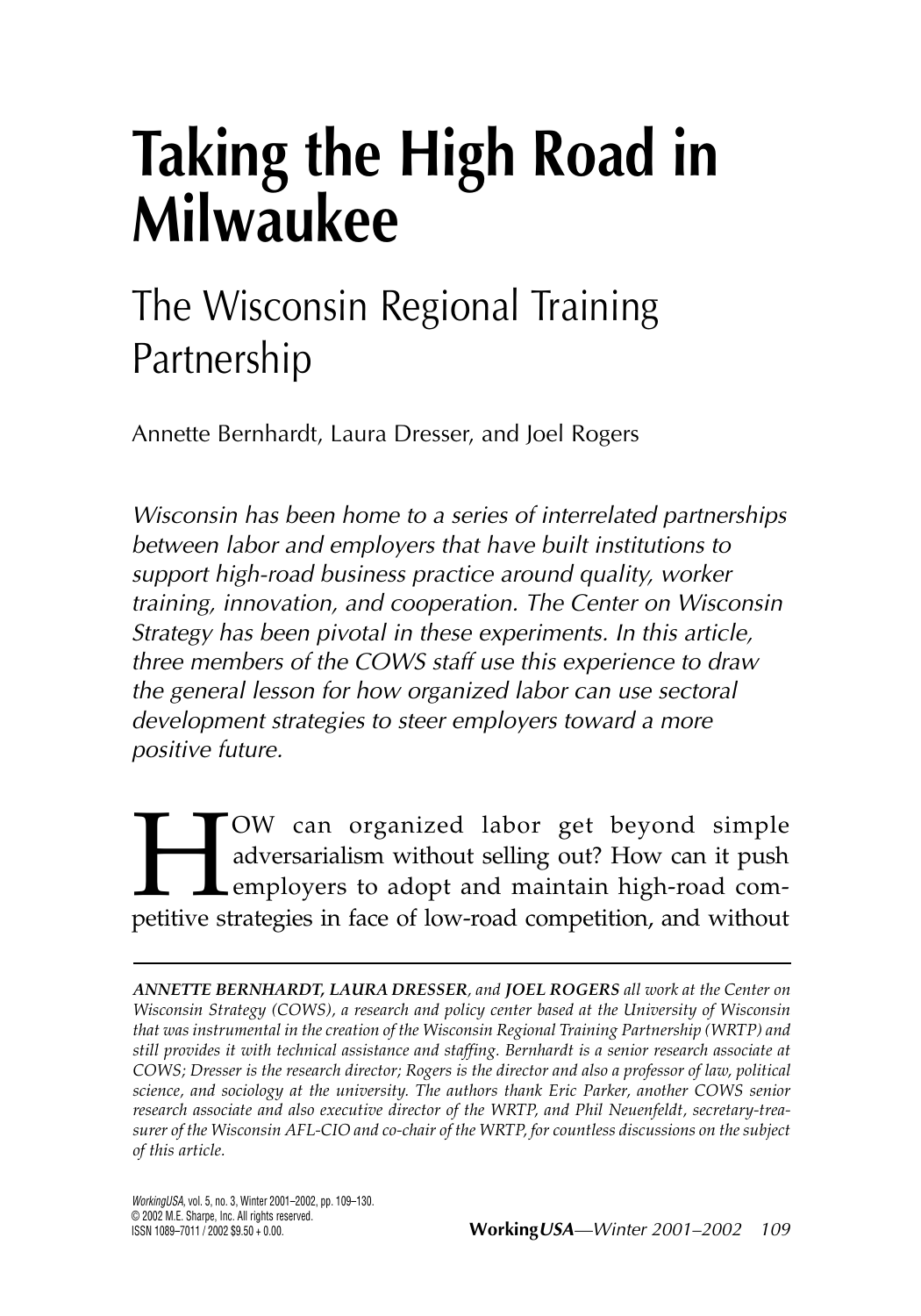much active public policy support? What exactly does labor have that employers especially need to pursue the high road, and what can it offer them without being suckered? More generally, how can labor be a leader in making the local and regional economic development policy that helps shape employer choice on competitive strategy work better for workers and the community? How can labor make that leadership part of and useful to its realization of broader political and organizing ambitions?

Like many local labor movements, Wisconsin labor has been struggling with these questions for years. And for years now, we at the Center on Wisconsin Strategy (COWS) have been working with Wisconsin's labor on a series of projects—among them the Wisconsin Regional Training Partnerships (WRTP) and Milwaukee Jobs Initiative (MJI), both centered in the Milwaukee metro area; and more recently the Jobs With a Future (JWF) project in the Madison metro area, an environment quite different from Milwaukee's—that attempt to answer them.

In different ways, all these projects are aimed simultaneously at upgrading the skills, wages, and career advancement opportunities for workers near the bottom of the labor market; building industry competitiveness through modernization, better workforce development practices, and other means; and increasing worker voice and power in firm and industry decisionmaking. And all these projects are framed by a certain broader view of what labor needs to do to advance in today's economy beginning with a clear definition of its role in the economy. In order to find the popular support and political cachet for its own advancement, labor has always needed to do big things for the broader society. This necessity has commonly meant solving problems that capital cannot solve on its own.

In the past, labor's signal contribution was to ensure "effective demand"—raising wage floors enough to promise investors markets for expanded production. These opportunities in turn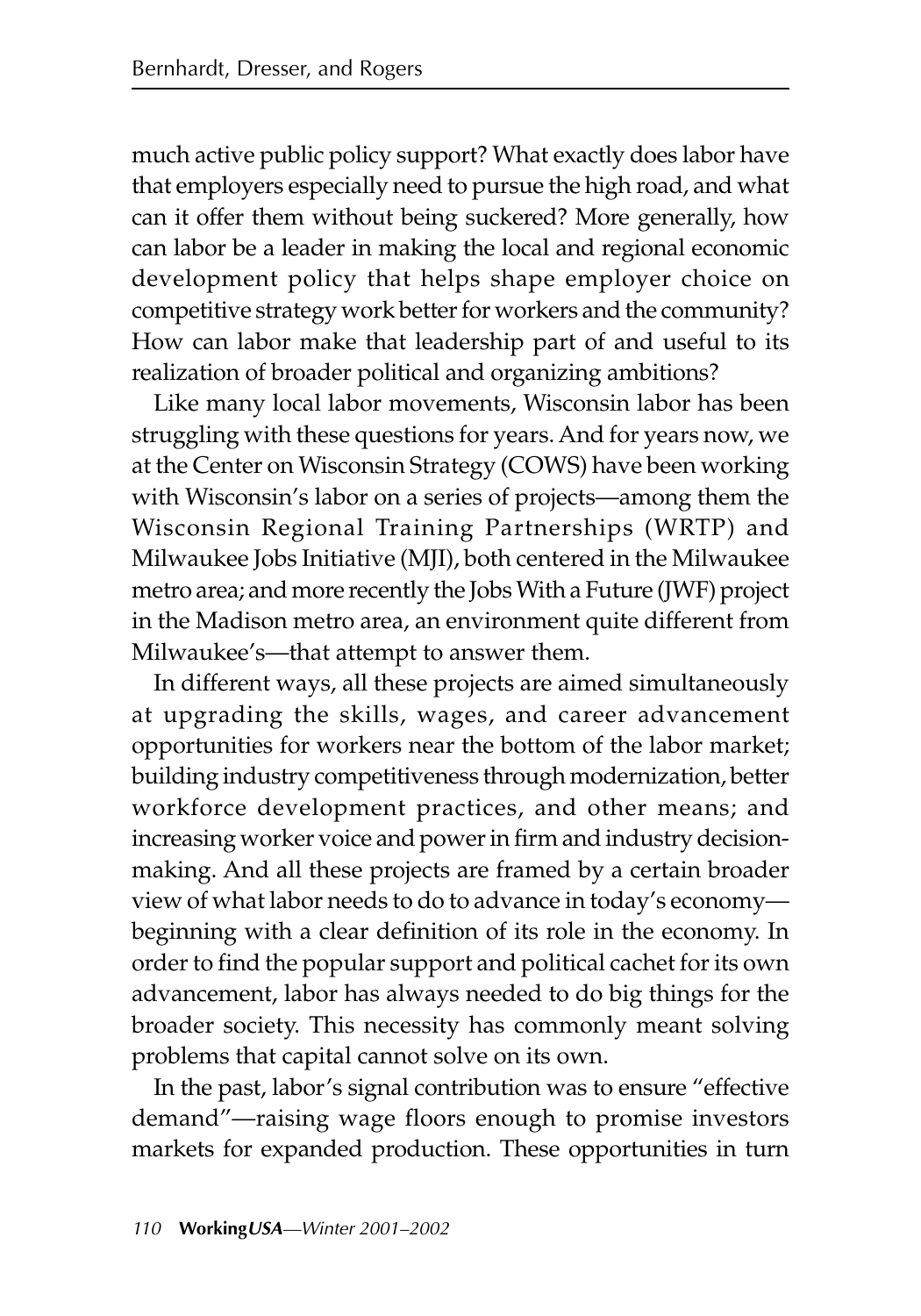increased the productivity of that output, which lowered the real cost of consumption goods, which could then be ever more widely purchased by better-paid workers in an unending upward spiral of living standards. But for a host of reasons, the conditions under which labor made that contribution have been undermined since the early 1970s. In proximate result, wages have stagnated or declined for most of the working population, inequality has soared, and even in that handful of industrial sectors that provided the foundation of postwar private-sector union power, that power has been drastically diminished. More immediately still, perhaps, labor has no clear function, beyond obstruction, in a fully marketized economy subject to increased competitive pressures.

This is the familiar starting point for the strategy considered here: to make labor again "part of the solution" to problems of industrial order. This time, however, we must focus as much on the supply side and framing conditions of that order (that is, the organization of production itself and the rules by which it is socially constrained) as on the demand side and the operation of internal labor markets. More specifically, labor must harness its residual strength and unique position in the economy to support a form of production—the "high road"—that is socially superior to present business practices. Such a high road would provide advantages to labor more or less immediately, but also further the interest of the broader society and even a significant share of capital itself.<sup>1</sup> Specifically, labor helps to organize employers willing to take the high road to the point where they embark on it together to realize the efficiencies that come of their collective organization. In return for labor leadership, employers share some of that gain with labor—a sort of productivity bargaining, or rent-sharing, on a grand scale. This strategy also anticipates high-road employers' allying with labor against the most salient threat to them both: low-road firms and the public policies that support them. This arrangement, then, becomes the *shared* political program of a new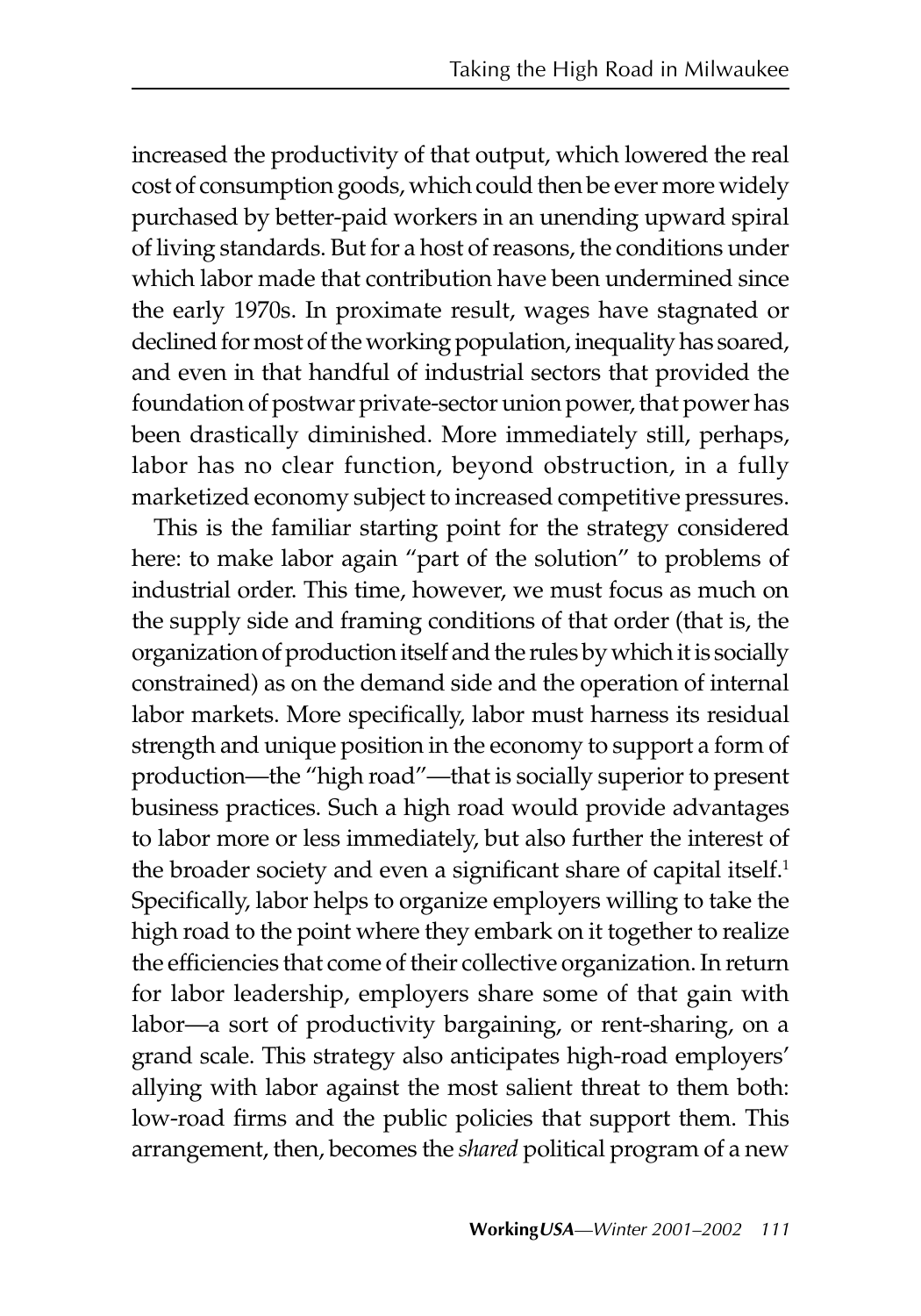"social partnership"2 between labor and capital: *to close off the low road, to help build the high road, and to enable workers and firms now stuck on the first to be able to travel the second.*

Questions of labor's best strategy are often discussed and debated in terms as abstract as those just offered. The Wisconsin experiments, however, offer some real experience by which our application of the strategy outlined above can be assessed, which is what we aim to do in this article.

For the sake of brevity, we concentrate on the experience of the WRTP and, within that, on the first of the industry-sector partnerships under its direction—the one in manufacturing. This is the oldest of the projects noted above and the most advanced in realizing the different parts of the strategy just suggested. But we note immediately that other partnerships within the WRTP itself, and other projects—some relying on parts of the WRTP's own capacity, others modeled on it in other industrial sectors or other regional labor markets—suggest the wider utility and replicability of the broad strategy.

## **Economic Context and the Problem of Supplying High-Road Inputs**

Like many other Midwest cities, Milwaukee was devastated by the "rustbelt recession" of the early 1980s, and even more by the massive flight of manufacturing firms over the subsequent decade out of Milwaukee Metro<sup>3</sup> to lower-cost "greenfield" sites. Milwaukee lost fully a third of its traditional industrial base during the period, a loss that sharply accelerated union decline statewide and growing poverty in Milwaukee itself. Metro deindustrialization is expressed in Figure 1. Note that manufacturing employment in Wisconsin did not in fact decline over the period. It simply moved from Milwaukee and surrounding counties to more rural ones. Figure 2 shows some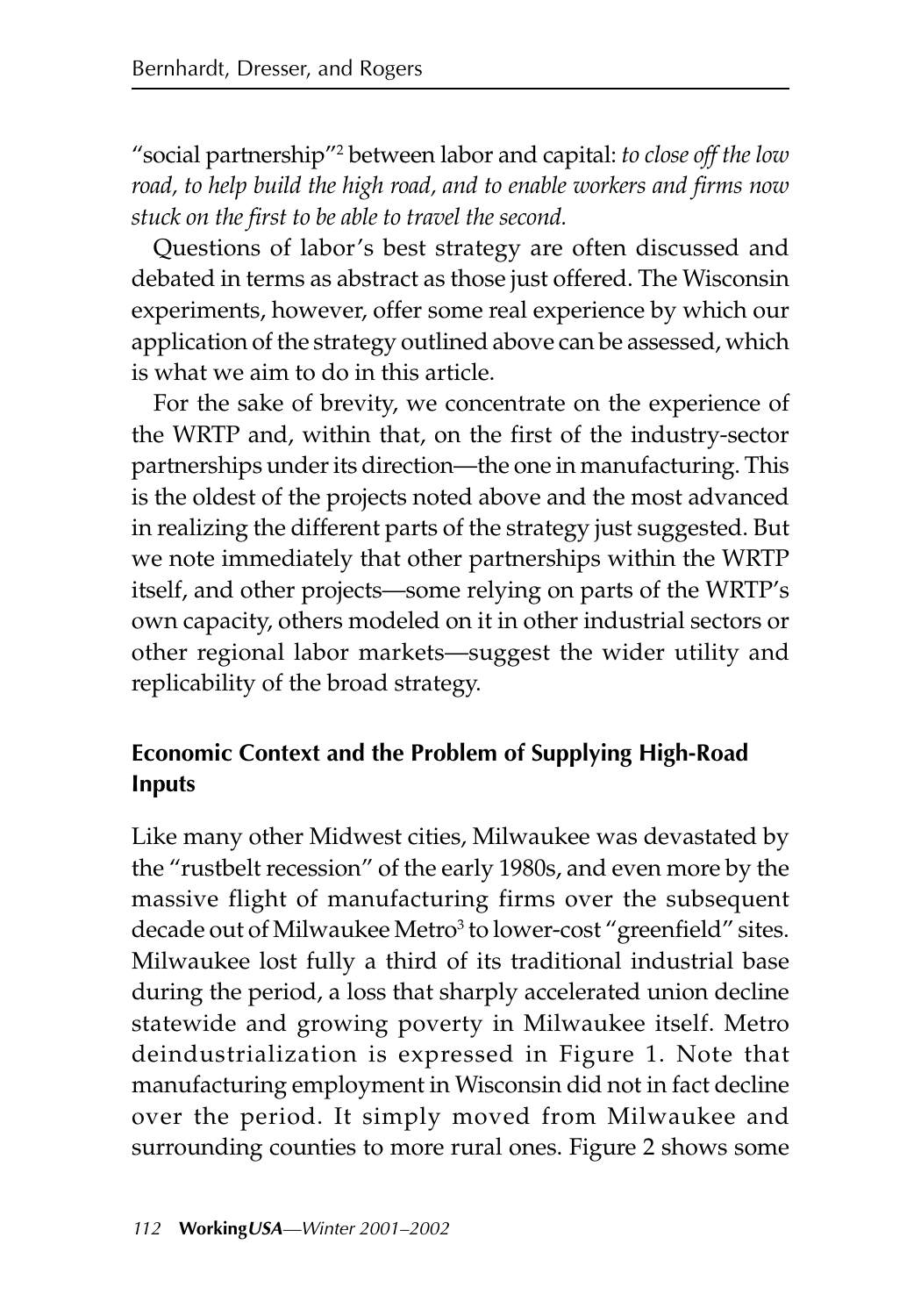of the effects on Milwaukee, whose heavily African-American central-city population was devastated by the industrial flight.<sup>4</sup>

In the early 1990s, as Milwaukee manufacturing firms began emerging from their prolonged slump, those firms discovered two things: (1) to remain competitive in high-end markets, they needed to upgrade the skills of their existing workforce, and (2) they needed to do so on a scale and scope beyond existing apprenticeship programs, which most of them had abandoned anyway during the slump's heyday of skilled-labor surplus. This situation made employers at least open to a constructive discussion about training problems with a labor movement that itself realized that, to preserve membership and get on the high road, it needed to be much more involved in driving the firm restructuring, modernization, and human capital formation.

What became clear in this discussion, eventually formally facilitated by COWS, was the need for a joint labor-management structure of cooperation—or "partnership"5 —covering multiple firms and ideally extending to enough of them to influence behaviors throughout the manufacturing sector. This need for a multifirm approach, rather than exclusive reliance on firmspecific collective bargaining or negotiation, followed from the fact that the sorts of supports needed for the high road were often a species of "public good" prone to "free-rider" problems.

Training itself is a classic instance of such a problem. Under otherwise unregulated and competitive market conditions, employers as a *group*—particularly high-roading employers may benefit from the existence of a trained workforce, rich in generally applicable skills. But no *individual* employer has any incentive to provide the training needed to produce that workforce, since it lacks any assurance that its trainee may not one day become—through that individual's movement to a different employer—another firm's asset, without offsetting compensation. The result, widely achieved in fact in the United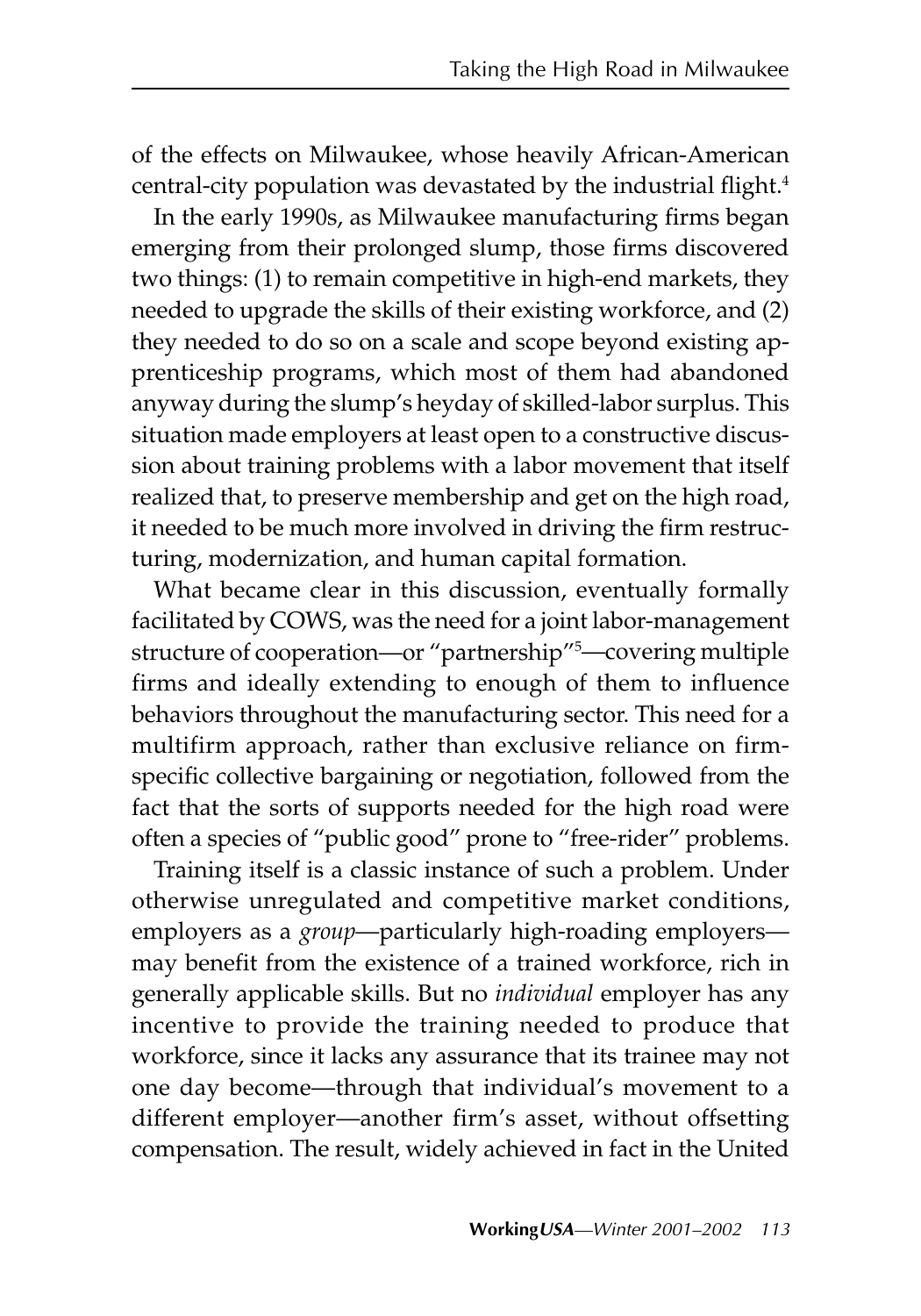

**Figure 1. Metro-Deindustrialization in Wisconsin, 1979–95**

States, is that employers barely train frontline workers. But since a trained workforce, particularly in manufacturing, is essential to achieving reasonable wages, this situation is bad for individual workers and the society as a whole. Lacking an appropriately trained workforce, employers pursue low-road strategies that do not rely on one. But this result makes the high road less available even to those firms that wish to pursue it, since they now face conditions under which low-roading competitors are more or less settled in their ways, and the available workforce is insufficiently skilled to permit them to start on something better. (See Figure 3.)

To solve the training problem, one needs either (1) to keep employees at a single employer (as in the heyday of the Japanese "lifetime employment" system), thus providing the company's owners with the assurance that they will realize a return on their training investment; or (2) simply to require all firms to train at some expenditure level, or to sacrifice to the state (where it can be used for that purpose) the difference between that level and what the company actually spends on training (a "play or pay"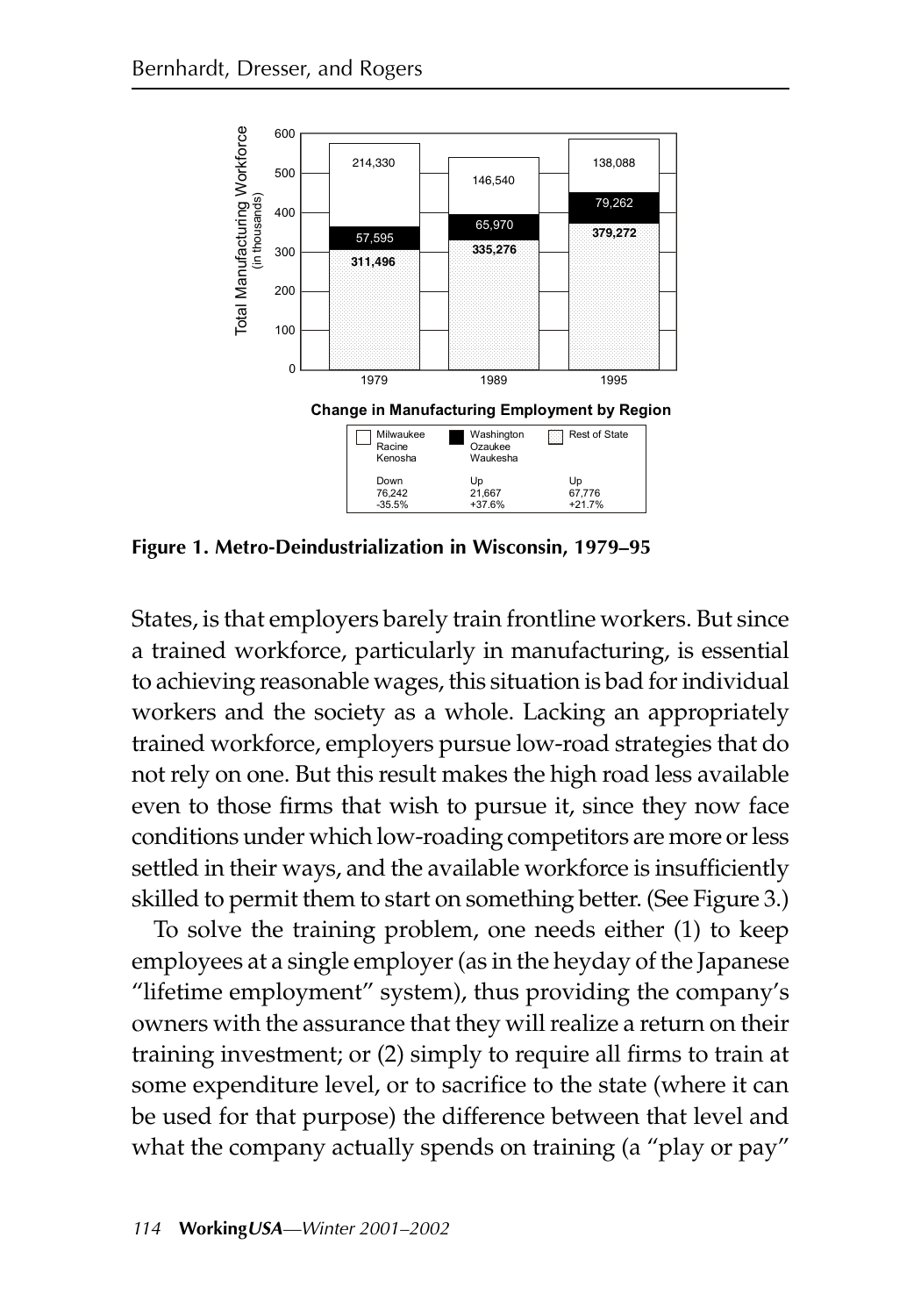

**Figure 2. Milwaukee Poverty, 1980–90**



**Figure 3. The Vicious Circle Confronting U.S. Manufacturing**

This figure was originally produced by Dan Luria, of the Michigan Manufacturing Technology Center. See Luria and Rogers (1999).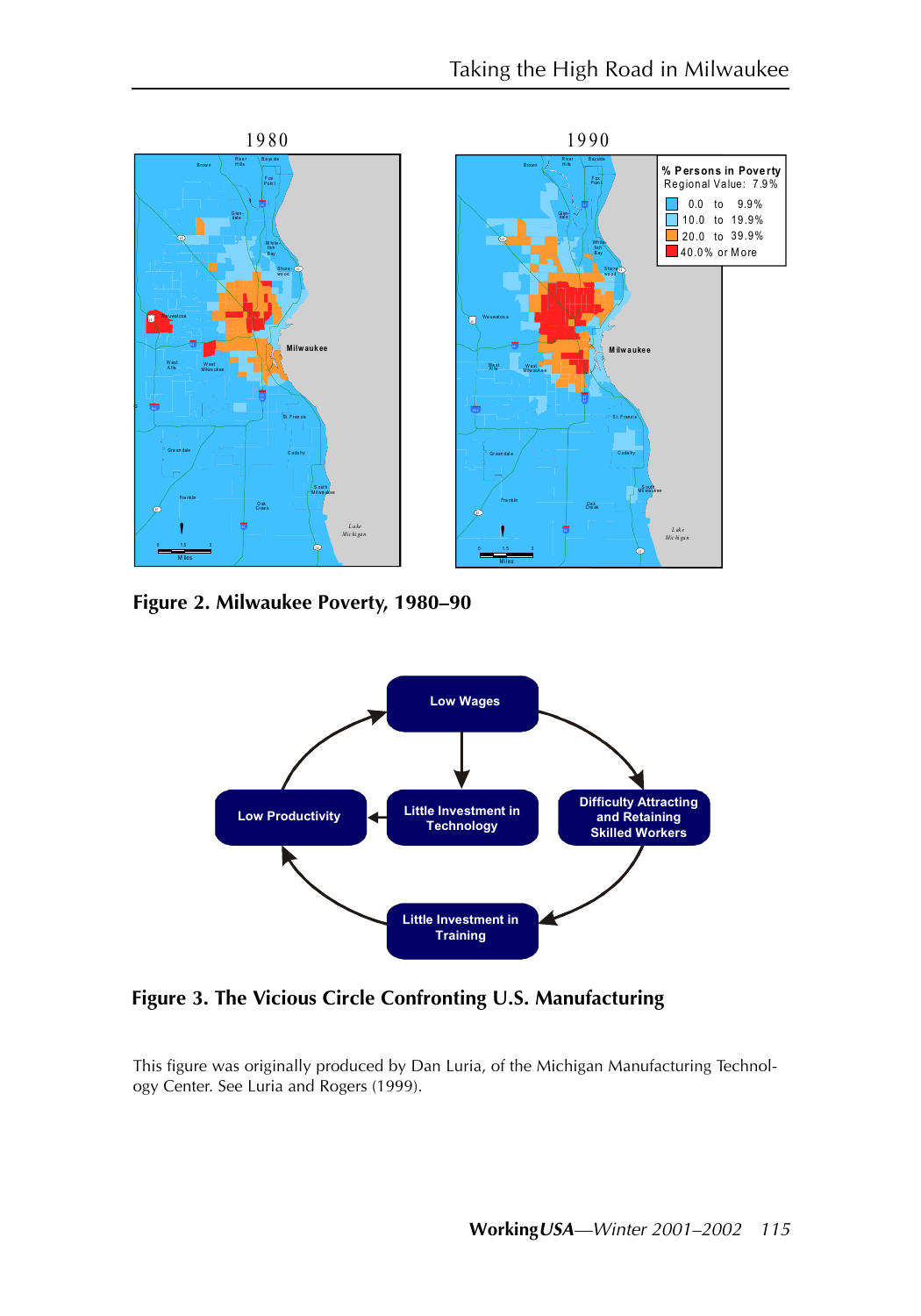training scheme of the sort mandated in France); or (3) (as in Germany) to get enough firms to jointly agree to train—ideally with common standards on content and expenditure effort—at which point the free-rider problem, while not precisely solved, is diminished in its effect. While not preventing interfirm "raiding" of trained employees, this approach ensures enough training going on, generally, so as not to fatally compromise any single firm's position. If nothing else, the firm can simply crossraid the trained worker of yet another firm.

It was, essentially, this third approach that we attempted with the WRTP. With the strong support of labor, and the qualified support of at least a few business leaders, we sought to organize a group of manufacturing employers and their unions into a single group dedicated to solving collective action problems in their sector. This was the WRTP, which eventually started in 1992 with about a dozen large union shops covering less than 10,000 workers. In the decade since, the WRTP has grown to include more than 100 employers—predominantly but not exclusively unionized—covering some 65,000 workers, or about a third of the Milwaukee Metro industrial workforce.

Employer partners in the WRTP essentially agree on a common code of industrial conduct. While hardly formalized, that code's content is that employers will (1) train frontline workers at much greater levels than in the past, with shared curricula among them and benchmarking of their varied efforts and practices; (2) dedicate themselves more generally to promoting high-road practices in their own and other firms, with specific attention to modernization and preparation of the future workforce; (3) permit workers a significantly greater say in firm governance, starting with administration of the enhanced human capital budget implied by the greater training commitment, but extending to new equipment purchase and the design and upgrading of production systems; (4) support workers seeking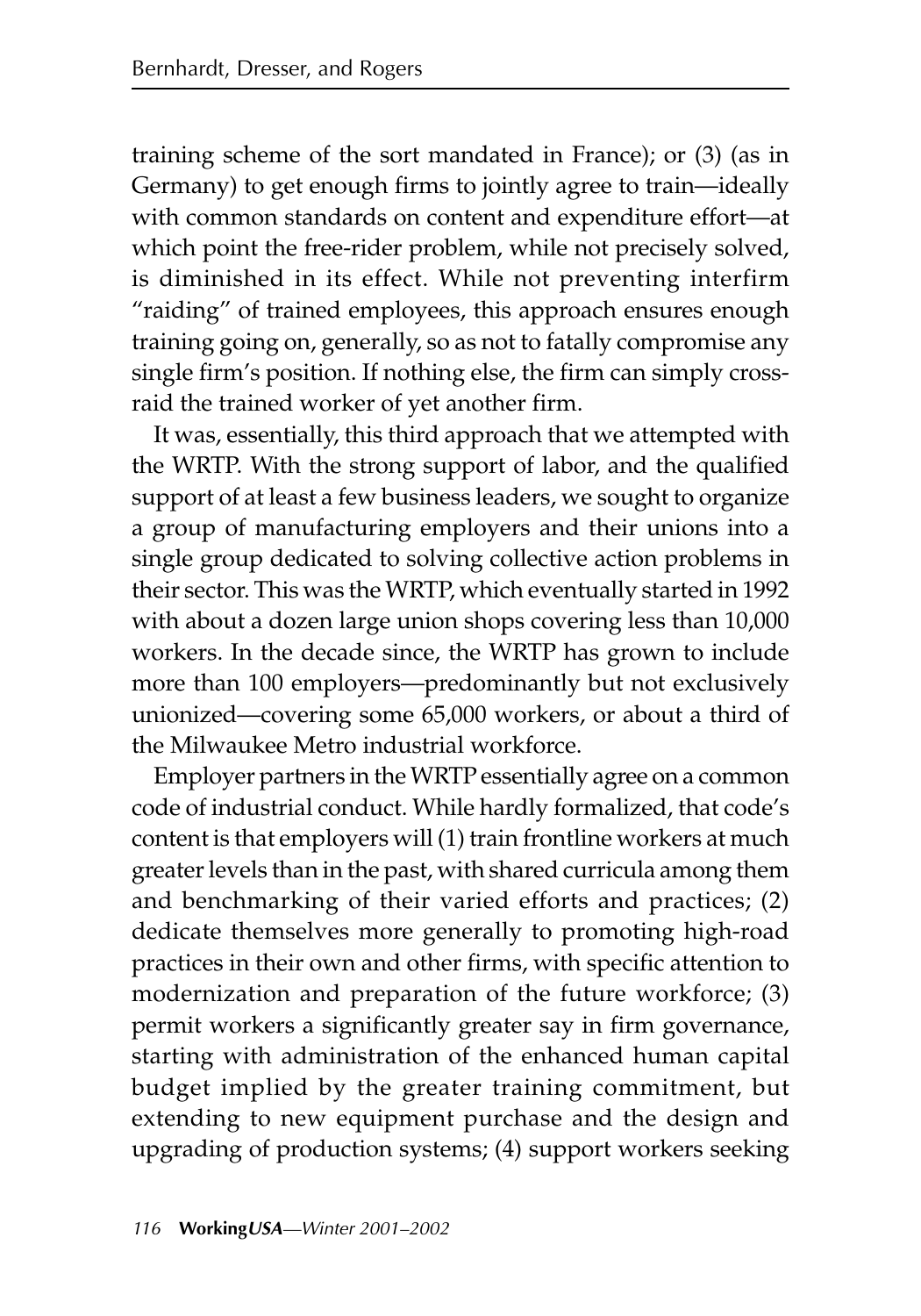to advance themselves within this newly high-roading order, with supports for training and pay rewards for skill advancement.

The aggregate results of the WRTP are impressive. Taken together, WRTP members have stabilized manufacturing employment in the Milwaukee metro area, and indeed contributed about 6,000 additional industrial jobs to it over the past five years. Among member firms, productivity is way up exceeding productivity growth in nonmember firms. Oncestagnant wages are also up, and easily outpace wage growth outside the partnership. Individual firm commitment to training frontline workers is evident in direct training costs of some \$20 million annually—an increase of almost that magnitude from prior levels. Direct training reaches some 6,000 workers (onequarter of whom are people of color) each year. Because entrylevel job requirements among member firms are known and broadly shared, moreover, the WRTP has been able to offer employment opportunities to those traditionally neglected in Milwaukee metro's labor market. Connections between the TRTP and the MJI have helped place more than 1,300 "disadvantaged" central city workers—including many former AFDC/TANF recipients—in jobs that more than doubled their previous year's earnings (from an average of \$9,000 to \$23,000 annually), while providing health insurance and clear opportunities for further advancement. Upon examination, this MJI/WRTP work may prove the most cost-effective job-training and welfare-to-work program in the country—in large measure because it starts with employer demand and commitment to working with the program rather than with the individual served by it—with among the highest rates of participant job retention.

There are also more explicitly political results. In addition to myriad reforms in the process by which workforce development is administered in Milwaukee, there has been general success in shifting the establishment frontier of public policy debate—if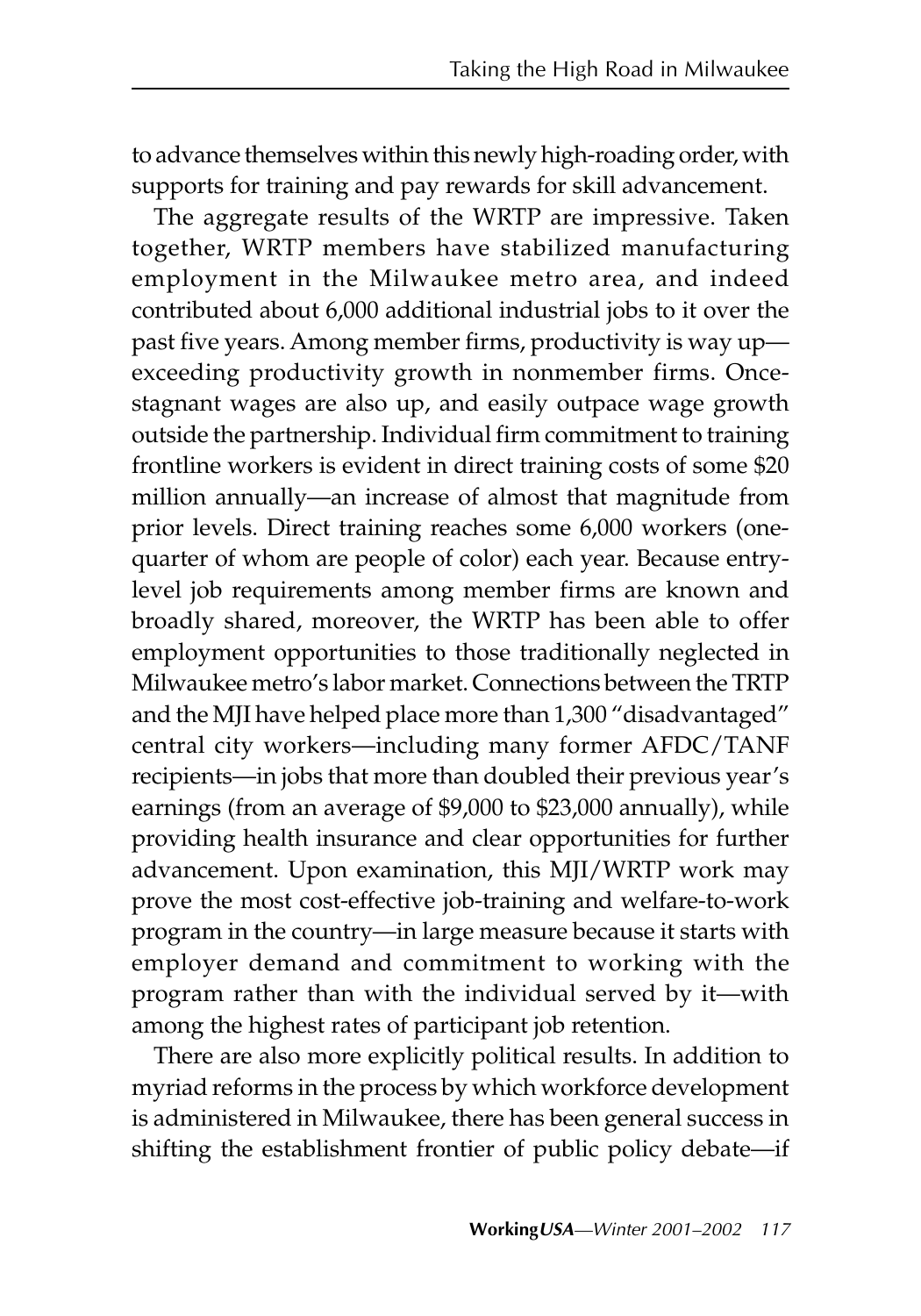not yet all or even most actual policy—toward the promotion of high-road practices and the embrace of sectoral and jointly labor-management approaches to workforce development administration. In Milwaukee, all this has been explicitly embraced, for example, by the business association representing the 200 largest employers in that city.<sup>6</sup> In Wisconsin more generally, it has been embraced by then Republican governor Tommy Thompson (now secretary of health and human services in the Bush administration) in his recommendations for reform of vocational and technical training in the state,<sup>7</sup> and most recently by the state Department of Workforce Development in its plans for the reform of our "Wisconsin Works" (W2) program of welfare reform.8 Nationally, the Employment and Training Administration of the U.S. Department of Labor, acting on recommendations first made by COWS and offered by former labor secretary Robert Reich shortly after an inspection of the WRTP in Milwaukee, has also embraced the broad approach. Its program in Regional Skills Alliance (RSA) demonstration grants, now running about \$25 million annually, essentially seeks to replicate the experience in Milwaukee (and in other sites then featuring mature sectoral initiatives).

### **The WRTP in More Detail**

How is all of this accomplished and organized? At the core of the WRTP, which is governed by a self-selecting board composed of equal numbers of industry and labor representatives, are a series of working groups in which employers and unions jointly pursue the high road—identifying common problems and best practices, developing pilot projects and implementing them. These working groups, whose governance characteristically mimics that of the WRTP as a whole, focus on solving the major problems facing any industry today: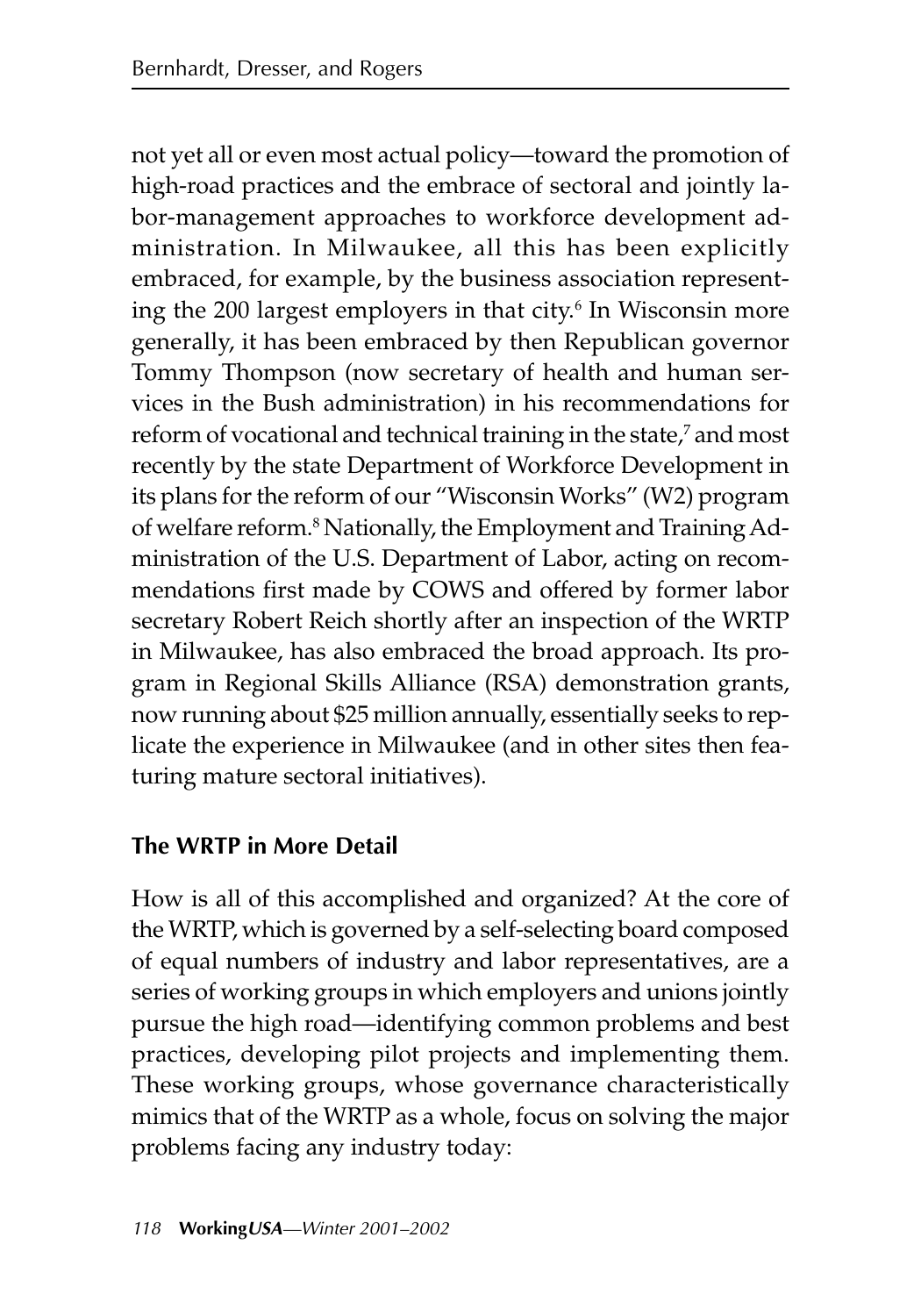First is the challenge to *remain competitive and productive*. Here the partnership provides technical assistance to its firms in plant modernization and the adoption of new workplace practices. Examples of assistance are staff helping firms to identify and introduce new technologies into their production practices (funded by the National Institute of Standards and Technology), or working with managers in assessing their use of temp workers and identifying alternative staffing practices.

Second is the need to *train incumbent workers*. Here the partnership helps firms and their unions build strong systems for computer-based, classroom, and on-the-job training. Firms and unions learn from each other the best ways to build programs and to get workers to use them. The partnership has developed customized training programs so that workers can use new technologies, give feedback on their implementation, and, in the long term, move up the job ladder.

Third is the need to *find and train new workers*. Here the partnership runs a number of programs, including the one noted above—the MJI, linking inner-city residents to area jobs. Crucial here again has been has been the shared design and acceptance of a common "essential manufacturing skills" curriculum, as well as a workplace mentoring program for the new recruits. The renewal of manufacturing and the retirement of a highly agecompressed workforce have presented an enormous opportunity to provide family-supporting jobs for central city residents. And the need to do so has been given added political saliency by the manifest success of Wisconsin's version of welfare reform in purging caseloads, and its general failure to get former welfare recipients into better-than-poverty-wage jobs.

In addressing these needs, the WRTP plays the role of honest broker, an essential intermediary, for the local workforce development and employment system. It brings together the different actors in that system, with everyone contributing what they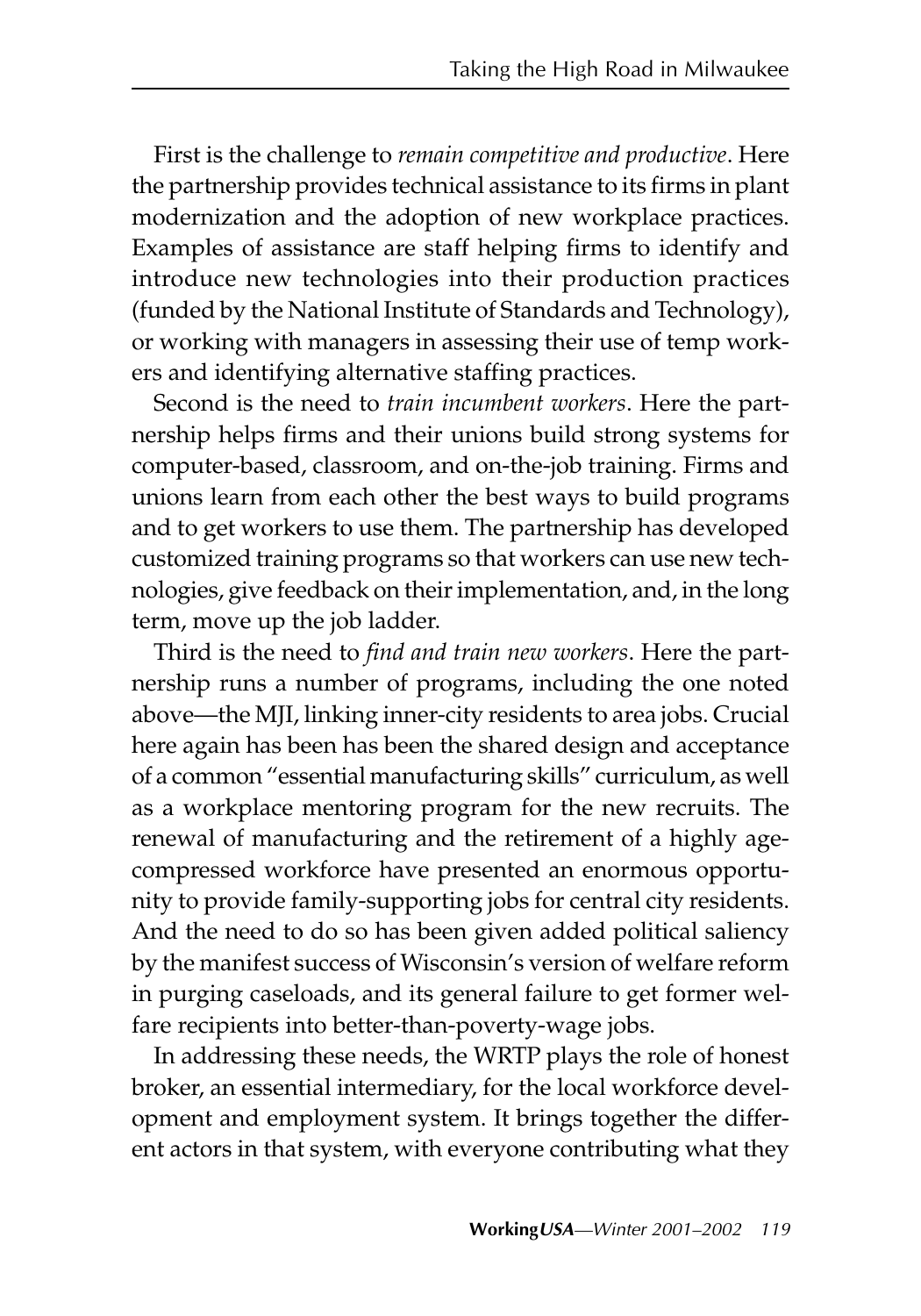do best. So, for example, employers and unions have the job openings and best understand skill requirements; community organizations are good at recruiting workers and offering support services; and technical colleges have the training expertise. Rather than each group trying to do everything on its own (and inevitably failing), the goal is to have a well-coordinated and efficient system of recruiting, training, and placing workers. The logic is simple: Train workers for specific jobs that already exist. But this level of coordination doesn't happen on its own. It requires an organization, such as the WRTP, with strong ties in all the respective communities.

What distinguishes the WRTP from similar attempts at labor market coordination, however, is the central role that unions play. From the outset, unions have been key in determining the shape and activities of the partnership, and not only because they protect the interests of workers. They are also the best source of worker voice—"high road" initiatives can only succeed with sustained input from the worker side. Over and over again, employers trying to change their production and service delivery systems have quickly learned that knowledge from the floor is critical to the process—about what should be improved, whether the new technologies and machines are working, safety issues, and what training should actually look like. Similarly, the participation of older workers in bringing new workers into the fold—through mentoring and on-the-job training—has turned out to be one of the hallmarks of the partnership.

### **New Directions**

Looking to the future, the WRTP has several new items on its plate. Most important is replication in other sectors. With an RSA grant of its own from the U.S. Department of Labor, WRTP is creating new partnerships in construction, data networking,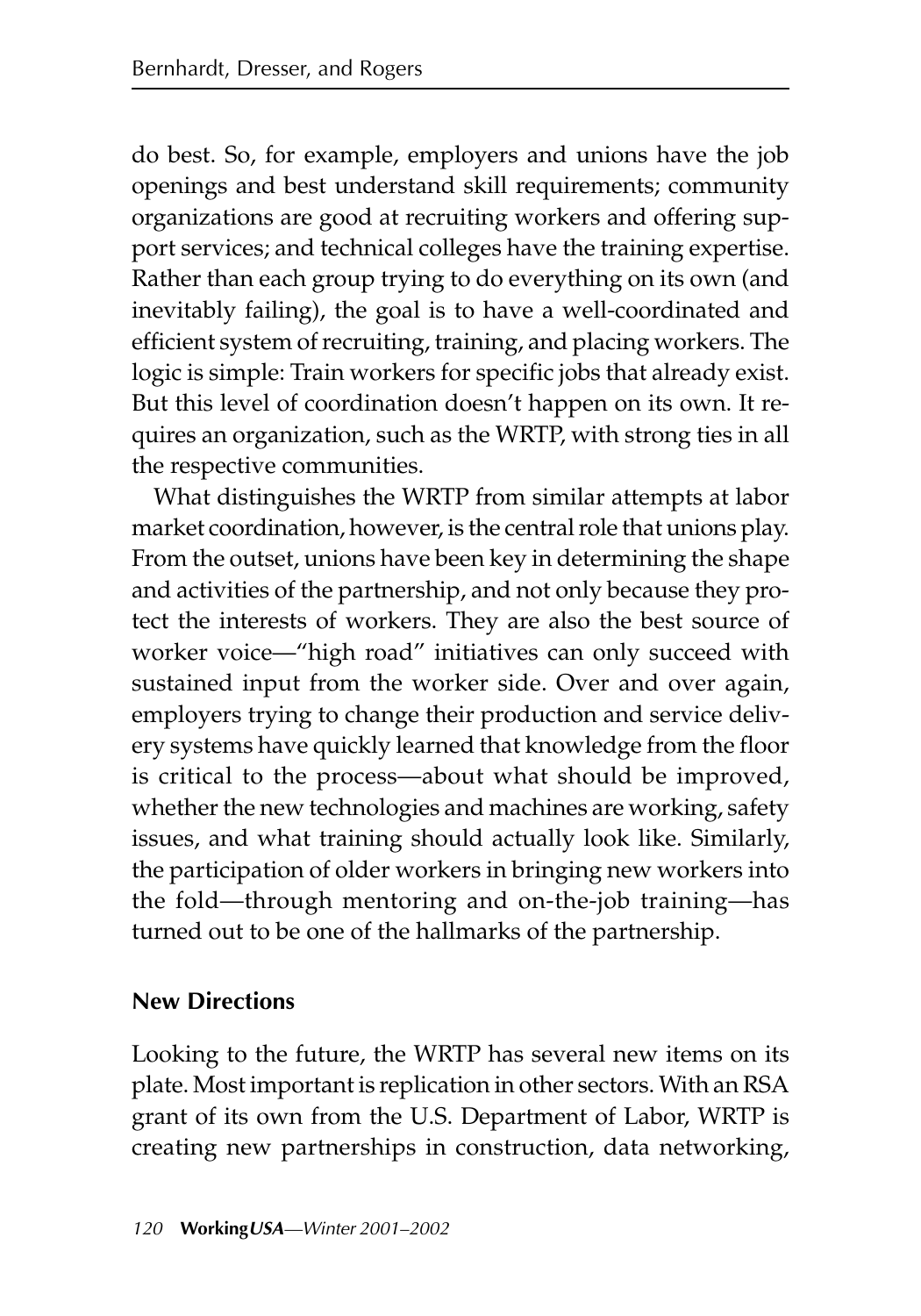health care, hospitality, and transportation. While the specific needs of each industry differ, the basic steps are the same. First, steering committees of business and labor leaders have been formed in each sector, with an emphasis on coalition building and recruiting firms and unions. The next stage is that the committees develop strategic plans to meet the staffing and training needs of their industry, drawing on research and firm surveys. Pilot recruiting and training programs are then put in place and evaluated. Throughout, the fledgling partnerships are benefiting enormously from the groundwork already laid by the mature manufacturing partnership (such as ties to community colleges, public agencies, and community groups, and knowledge of public-funding streams).

A good example is the hospitality partnership, one of the most advanced new partnerships to date. Last year, an industry needs analysis identified two main obstacles to optimal workplace performance: the difficulty in finding qualified workers, and insufficient skills of current workers. The hotel partnership has therefore focused on setting up recruitment networks and training sessions for the positions that are hardest to fill: entry-level and intermediate-level jobs in the rooms and food and beverage divisions. Since most new entrants to the industry do not have the employment history and customer service skills to enter these jobs directly, a week-long "essential skills" class has been developed. Incumbent workers, on the other hand, can now take a class teaching the "fundamentals of supervision" by way of preparing to bid for jobs higher up the career ladder. On-site English as a Second Language (ESL) classes (for the largely immigrant workforce) and a workplace mentoring program are also being developed. Finally, the hotel partnership is working with the Hotel Employees and Restaurant Employees (HERE) union on expanding its "floater" program. This program currently allows banquet servers to sign up on a list to work at member properties' banquets during the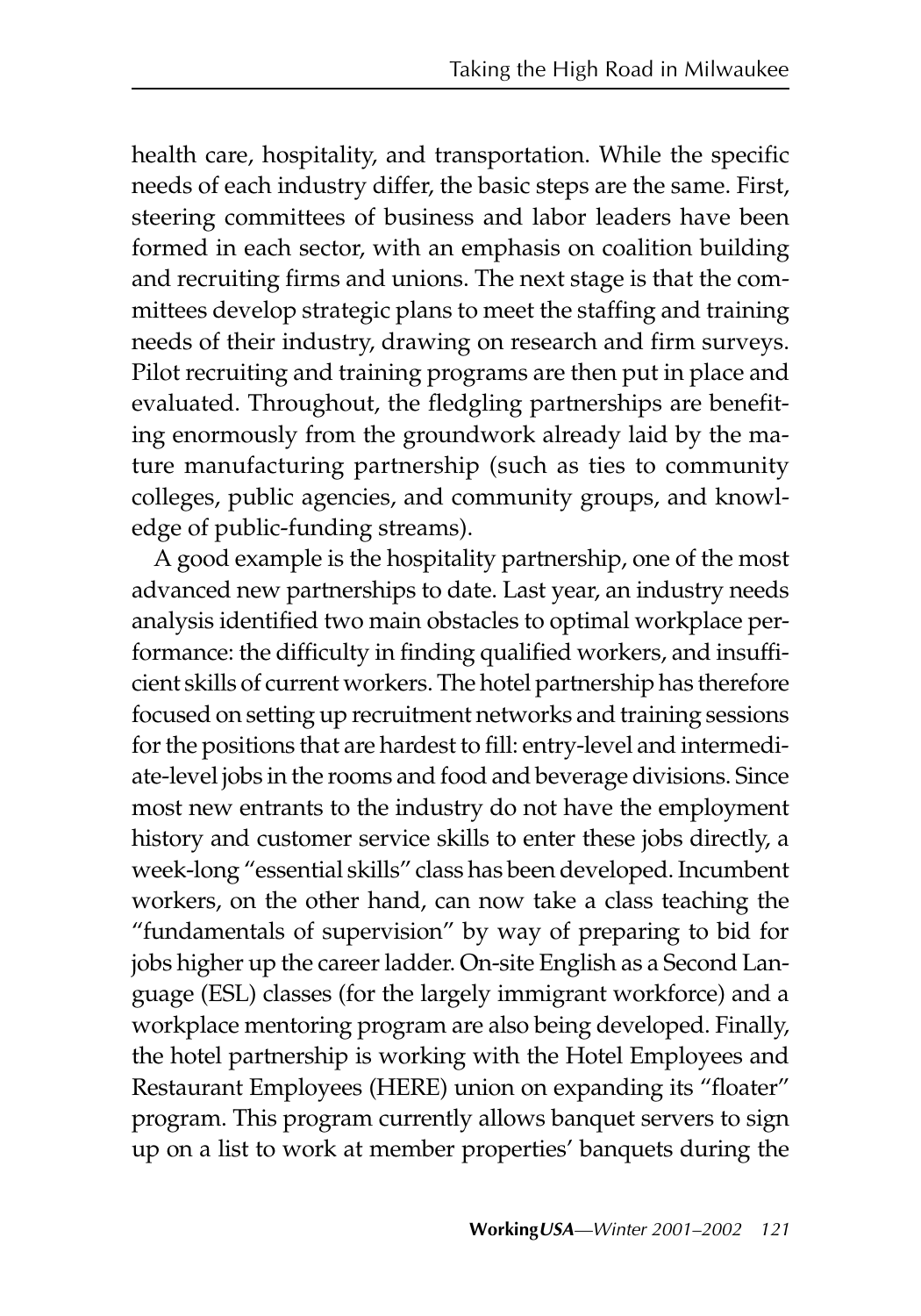slow season. The goal is to develop a similar program for housekeepers, which would ensure that employees maintain adequate working hours and that employers can fill their irregular labor needs efficiently.

Not surprisingly, as the WRTP moves into this new sector and others, it has had to ramp up on a number of fronts. Most important is the need for a larger and better system of recruiting new workers. The WRTP has therefore embarked on building a community network of nonprofit and public agencies. These community organizations, most of them located in the inner city, are educated by the partnership about career opportunities and skill requirements at its member firms, and they receive an electronic newsletter about employment and training opportunities on a regular basis. They then recruit and screen candidates for the job openings and support them throughout the hiring process. The workers are hired immediately if they already qualify, or conditionally on completing the training program. While this type of coordination occurred informally in the past on an as-needed basis, the community network now formalizes the process and makes it more reliable, ensuring a steady stream of new workers for the various partnerships.

Along similar lines, the WRTP has also developed a new initiative to prepare the next generation of workers for the skilled trades and other technical fields in the Milwaukee metro area. Both employers and unions recognize that the skills shortage has become the single greatest barrier to the growth of familysupporting jobs—and the problem is that many young people overlook the industrial sector in selecting their careers. The plan, parts of which are already being implemented, consists of three strategies: marketing careers in the skilled trades and other technical fields to students; providing technical assistance to schools for reviving or upgrading their vocational programs; and offering paid work experience to qualified students. The latter is es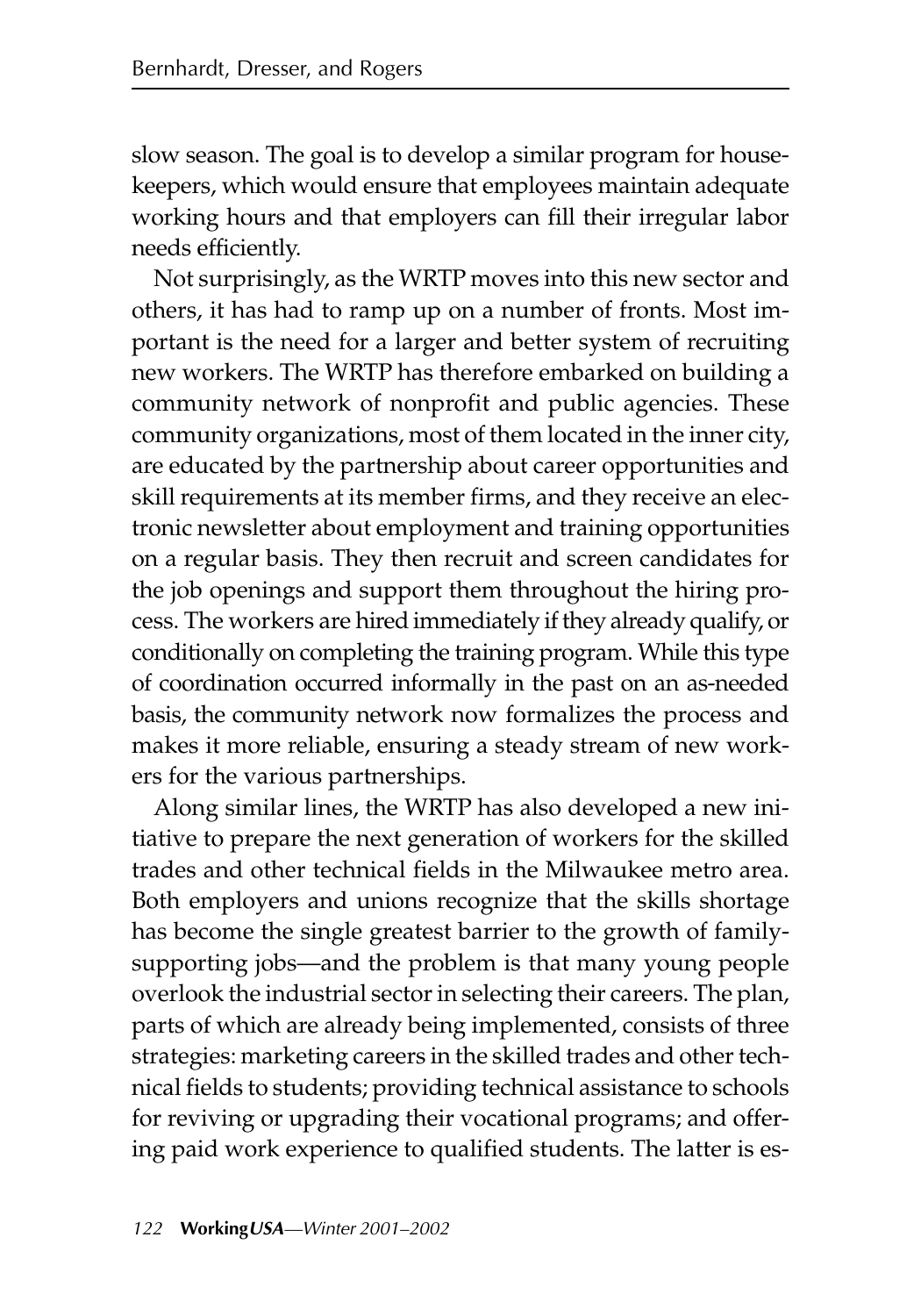pecially important, since apprenticeships or internships can often turn into permanent jobs after graduation.

These and other new initiatives are made possible by the fact that the WRTP has built itself into one of the smartest and most connected actors in the local labor market. It is also one of the biggest, when measured by employer and union membership, and here we should note that size brings with it a considerable amount of political leverage. For example, several years ago, the WRTP conducted a needs assessment of area employers and found the skills shortage to be the number one problem. The partnership then sponsored a forum for managers and labor leaders to discuss the results with state and local officials, and called for a task force to come up with effective responses to the skills shortage. The governor appointed WRTP's co-presidents to lead the Task Force on the Future of Technical Education and Training. Much of the final report from this task force was implemented in the state budget, including a \$20 million training fund for low-income workers to achieve upward mobility, a \$13 million scholarship fund for youth to attend local technical colleges, a \$7 million expansion of school-to-work programs for disadvantaged students, and other policy initiatives.

#### **What's the Payoff?**

While the particular benefits the WRTP offers to different partners in local economic development may already be evident, it may also help, in more general terms, to sketch its contribution to employers, labor, and the broader community.

#### **The Employer View**

The logic behind the WRTP is to marshal as many resources as possible to push participating companies toward a high-perfor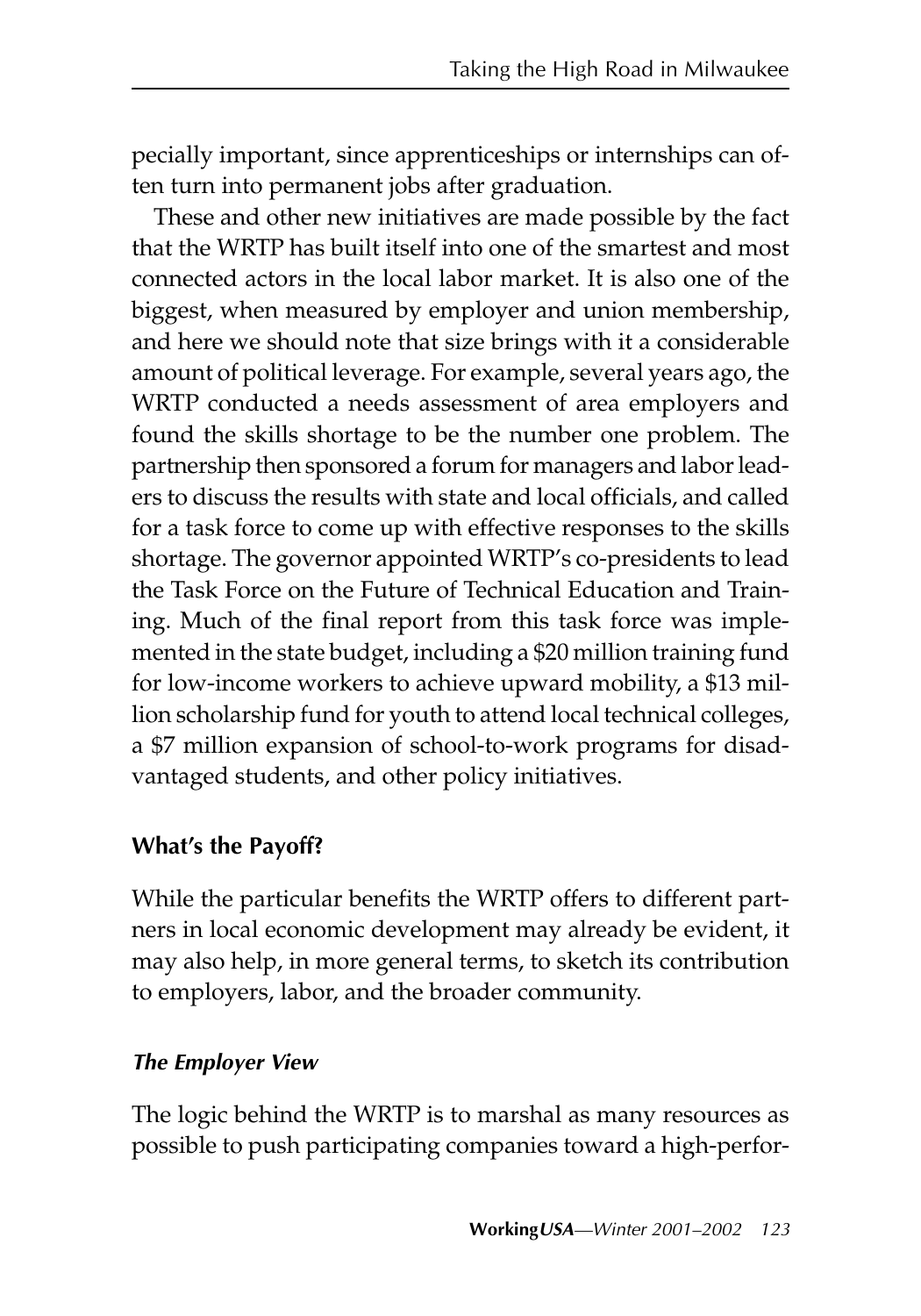mance, "mutual gains" model, in which both the firms' profits and workers' wages and careers are sustained. The logic is simple, at least in theory: Deal with problems by providing collective solutions that single firms can't afford or devise on their own, with the price tag of good wages and benefits, job security, and career ladders for workers.<sup>9</sup>

For example, single firms (especially smaller ones) have a very difficult time knowing exactly how to modernize and implement new technologies, never mind having the resources to retrain workers. Shared resources on the first front, and joint training pools on the second, can make the difference between choosing the high road and creating quality jobs or sticking with the low road and even moving out of Milwaukee to nonunion sites. The training of incoming workers fulfills a similar function. Wisconsin manufacturing was hit with tight labor markets and an aging workforce well before the rest of the country, and finding young workers who could operate the new machinery became increasingly difficult. The WRTP ensures a sustained flow of skilled incoming workers by partnering with technical colleges and public agencies to provide customized training. A major employer in the region reports that this "managing of supply" allowed him to stay in Milwaukee and actually expand his plant.

Finally, it is also important to recognize that a low-wage business strategy brings its own set of costs—shirking, absenteeism, and lack of commitment and worker buy-in. These are incentive problems that the traditional internal labor market was good at solving and that the partnership model can also address. For example, worker-management teams charged with modernizing the workplace yield many of the benefits of employee involvement (Levine and Tyson 1990). The WRTP has also successfully worked with several firms to convert temporary jobs back to permanent jobs by documenting in concrete terms the loss of revenue from the contingent strategy.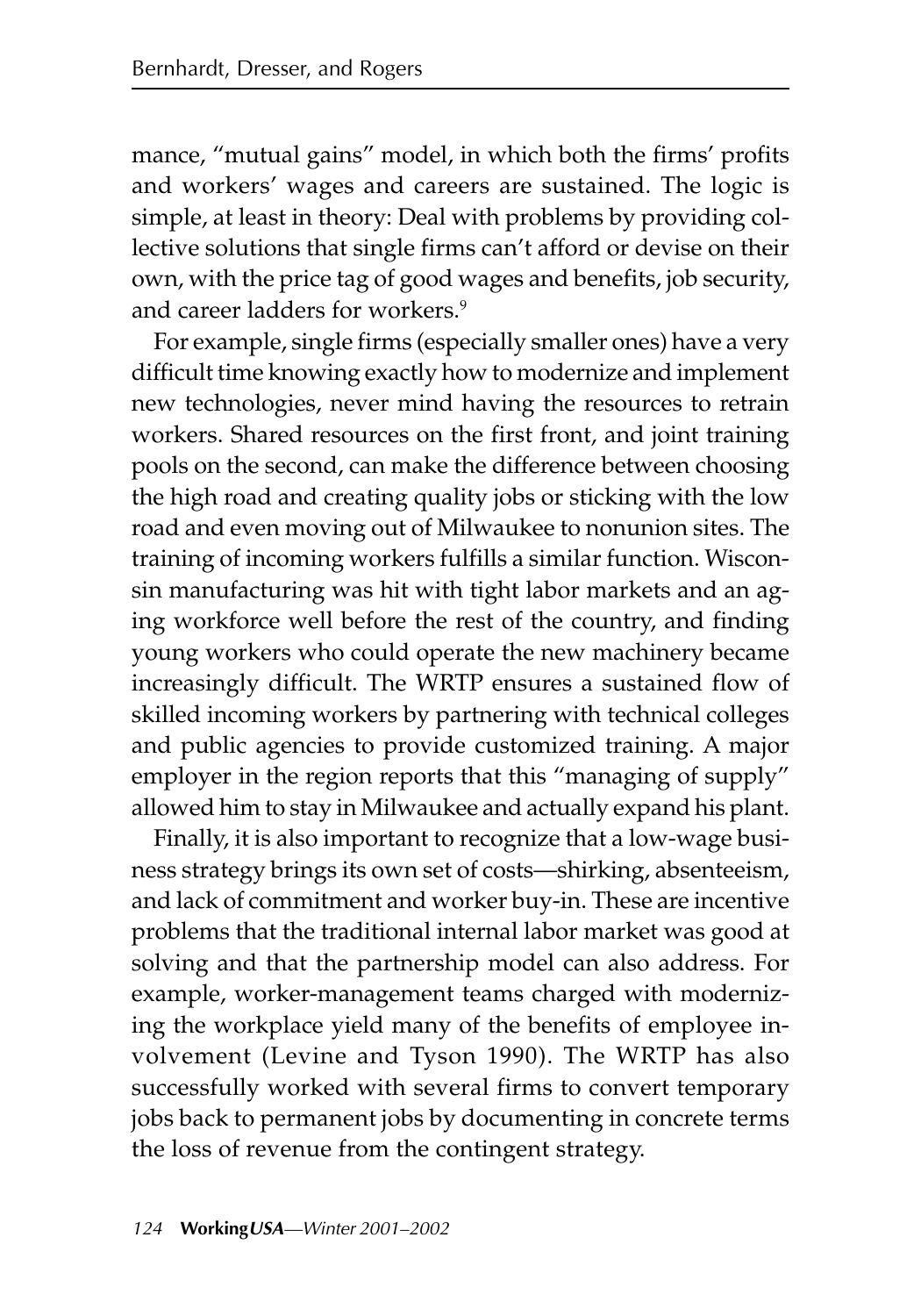Thus the promise of the sectoral partnership model is that it can actually change the nature of jobs being created. But it is quite difficult to pull off. It requires a critical mass of employers and preferably unions in a given sector, as well as any number of public partners, such as community colleges, private industry councils, and community-based organizations. Coordinating among all the different players and identifying the interests and potential contributions of each is an enormous and constant challenge. There may also be inherent limits to the stick-andcarrot approach. One manufacturer happily uses WRTP's services in designing a mentoring program for its new Latino workforce, but has so far resolutely stuck with its ten-year-long relationship with a temp agency for recruitment.

#### **To Unions**

The union and workforce perspective on the WRTP is a bit different, but no less important. Unions are involved because these projects provide real results for them. Unions that participate in these projects see old jobs improving and new jobs being generated. The very stability of their own firms rests on these initiatives to train, attract, and retain workers. Union members also see new pathways for skill development and career advancement as the projects extend within the firm. As they contribute positively to improving shop floor skills, unions also gain power to set the terms of compensation within the firm. These joint projects provide leverage in bargaining by allowing unions to be a proactive partner on skill-upgrading issues that challenge the firm. It is critical, of course, that this leverage be exercised; a key balance throughout these projects is managing to keep engaged on issues of joint interest without selling out in negotiations. The WRTP not only helps union leaders and members work on issues of joint interest with management, it also provides linkages with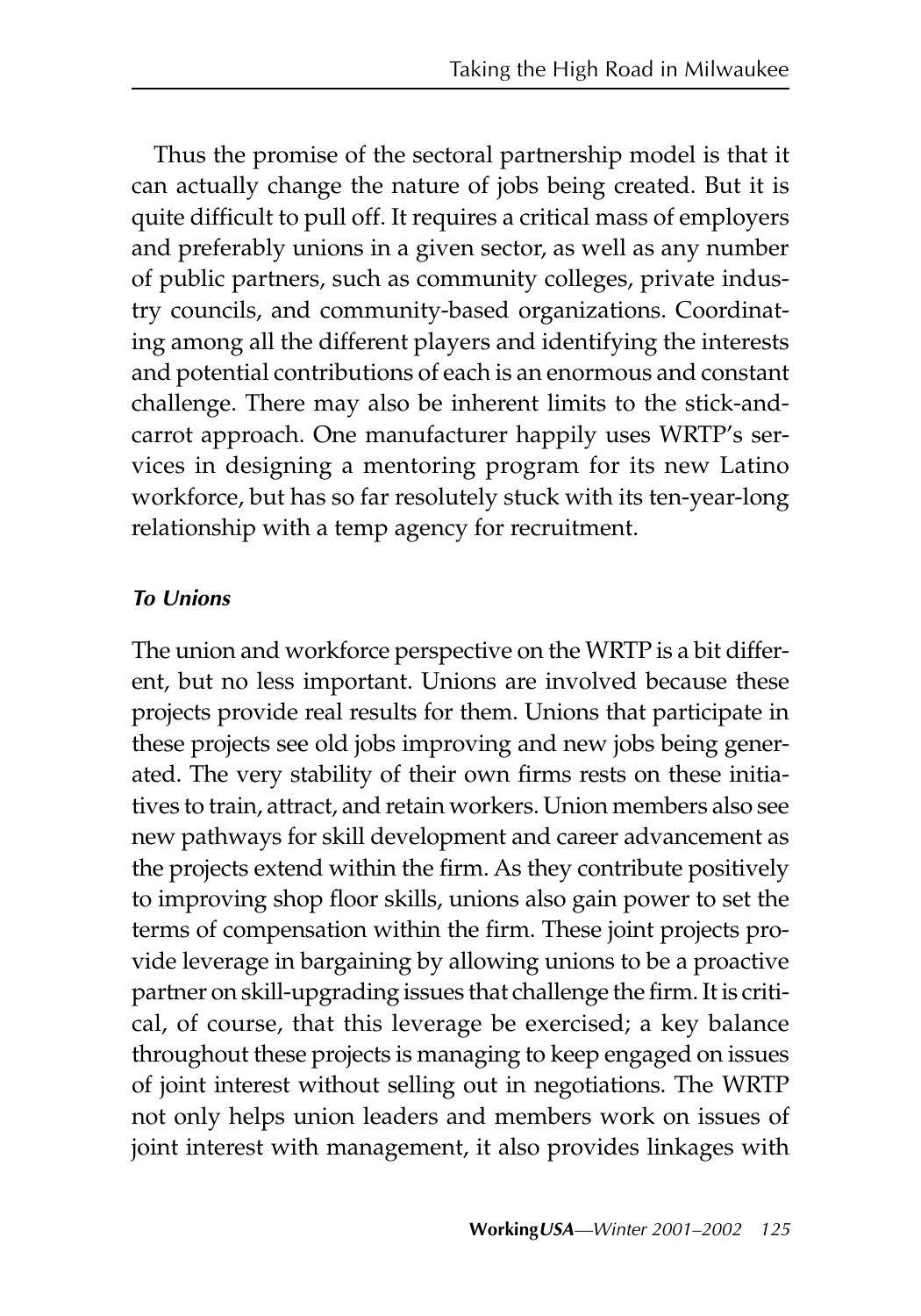other local leaders who have been through similar processes.

The union contribution to these projects increases union leverage, and the union contribution is substantial. Without labor union leadership at the partnership level *and* within participating firms, it is almost impossible to get inside firms and initiate broad, effective worker-training projects. Such projects require an economic incentive or source of pressure that makes firms willing to invest in upgrading the skills of workers. Some union firms have an incentive because high, contractually negotiated wages generate a need for equivalently high productivity. Other firms and unions find worker training an issue on which they can start discussions of interest to both parties. In these ways, unions can increase firm commitment to worker training. Equally important, effective training also requires good information from shop floor workers. They have the most intimate knowledge of the content of work, wasted steps, and process problems. Unions provide independent workforce representation and so can contribute to making workforce training and modernization efforts more effective.

Unions are thus partners on development of these projects and recipients of the services that such projects create. They gain power through their increased knowledge, and they gain in strength as members themselves come to appreciate the union's role in remaking a work site.

### **To the Community**

Finally, there are evident payoffs to the "community"—both as that term is used to denote the general population in an area, and in its more common "coded" reference to populations of color, the poor, and others traditionally excluded from the full benefits of economic citizenship.

As a general matter, the WRTP increases investment, income,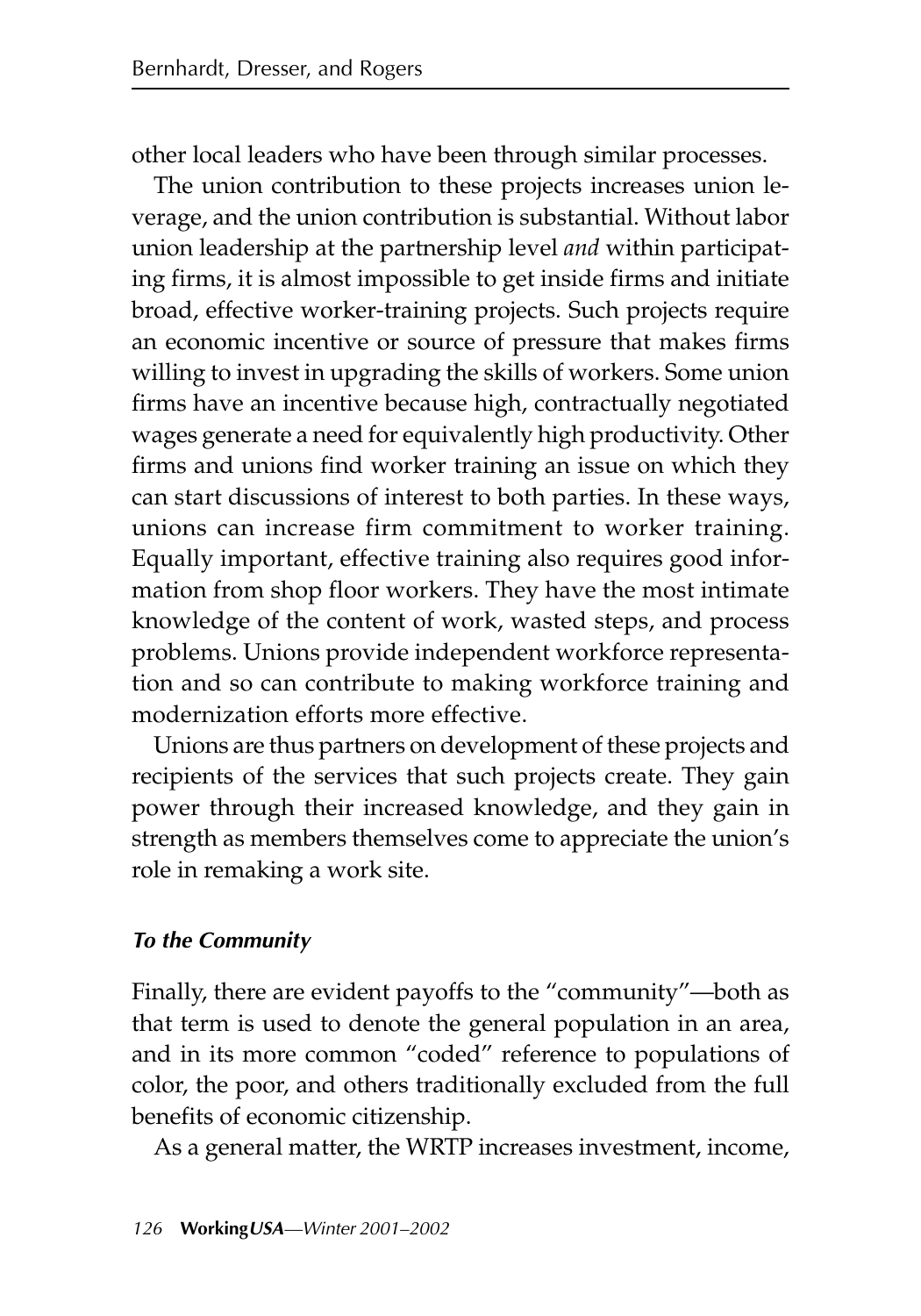and employment in the community, all of which obviously increase its welfare and living standard. It also improves job quality for those fortunate enough to be employed at member firms, with spillover effects on nonmembers.

At least as important, however, the WRTP does all this in a way that specifically favors a fairer distribution of economic opportunity—for both incumbent and prospective workers through its negotiated supports for worker training and advancement, career mentoring programs, and support for workplace diversity. And in so doing, it offers a bridge between labor and those portions of the community traditionally excluded from the benefits of organization.

The importance of this last point cannot be overstated. At the core of any labor-community alliance that matters is a clear exchange of benefits, as well as the shared solidarities that may come of fighting for social justice. The "community" wants jobs, ideally good ones, and opportunities for advancement currently denied to it. Labor wants political support for defending wage and other standards for which it has fought and which are now under unrelenting attack. Labor, having access to good jobs, can help the community concretely in meeting its need. The community, having votes, can help labor concretely in getting what it wants.

### **Replication**

The Milwaukee experience suggests that strategies linking workforce and economic development can be successful at a local level, in ways that answer many of the questions posed at the outset. But is the Milwaukee experience somehow unique?

Decisively, we think not. All regions face a choice between encouraging low- and high-road competitive strategies. And in all of them there are clusters of firms that could be moving toward the high road if pushed, and assisted, by unions or public policy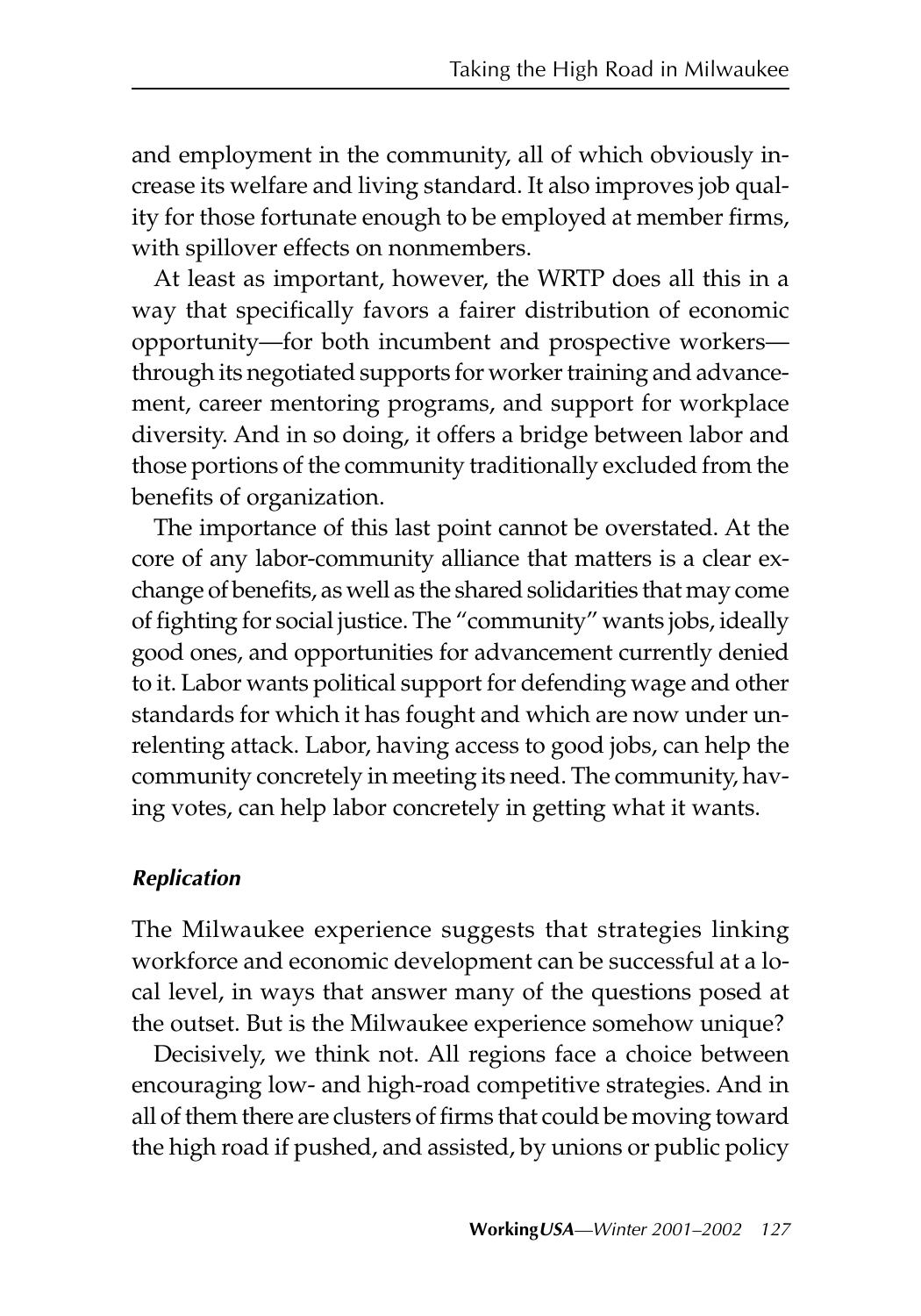in solving the collective action problems that deny them publicgoods–type high-road inputs. While circumstances vary, of course, that is our essential point on the replication question: "It can happen here"—meaning in any metro area.

Recently, national labor has come to be persuaded of this fact. And the Working for America Institute (WAI), labor's nonprofit arm for workforce development, has taken significant steps toward providing the technical assistance needed to support labor and community leaders who wish to replicate WRTP-type "high-road regional partnerships" elsewhere.<sup>10</sup>

For activists, the basic opening moves in that replication are straightforward enough. From our experience, we would recommend that you:

- Do an industrial structure, demographic, and "power" map of your local labor market, identifying key sectors, workforce composition shifts, wage and income trends, and the available base, institutional or other, for advocacy.
- Target the sectors with the most immediate promise of success in taking the high road, or the most obvious demand for some of its ingredients, or the strongest union base—or, not infrequently, all three.
- Examine those sectors' problems in more detail, reviewing results with employers and worker representatives, as well as state officials, to get consensus on the description of existing problems. The range of strategies for solving shared sectoral problems will follow more or less straightforwardly from their description, but getting otherwise-divided actors to agree on that description is essential to acting on problems together.

From there, the harder work begins—hammering out specific agreements, finding the financing for specific program initia-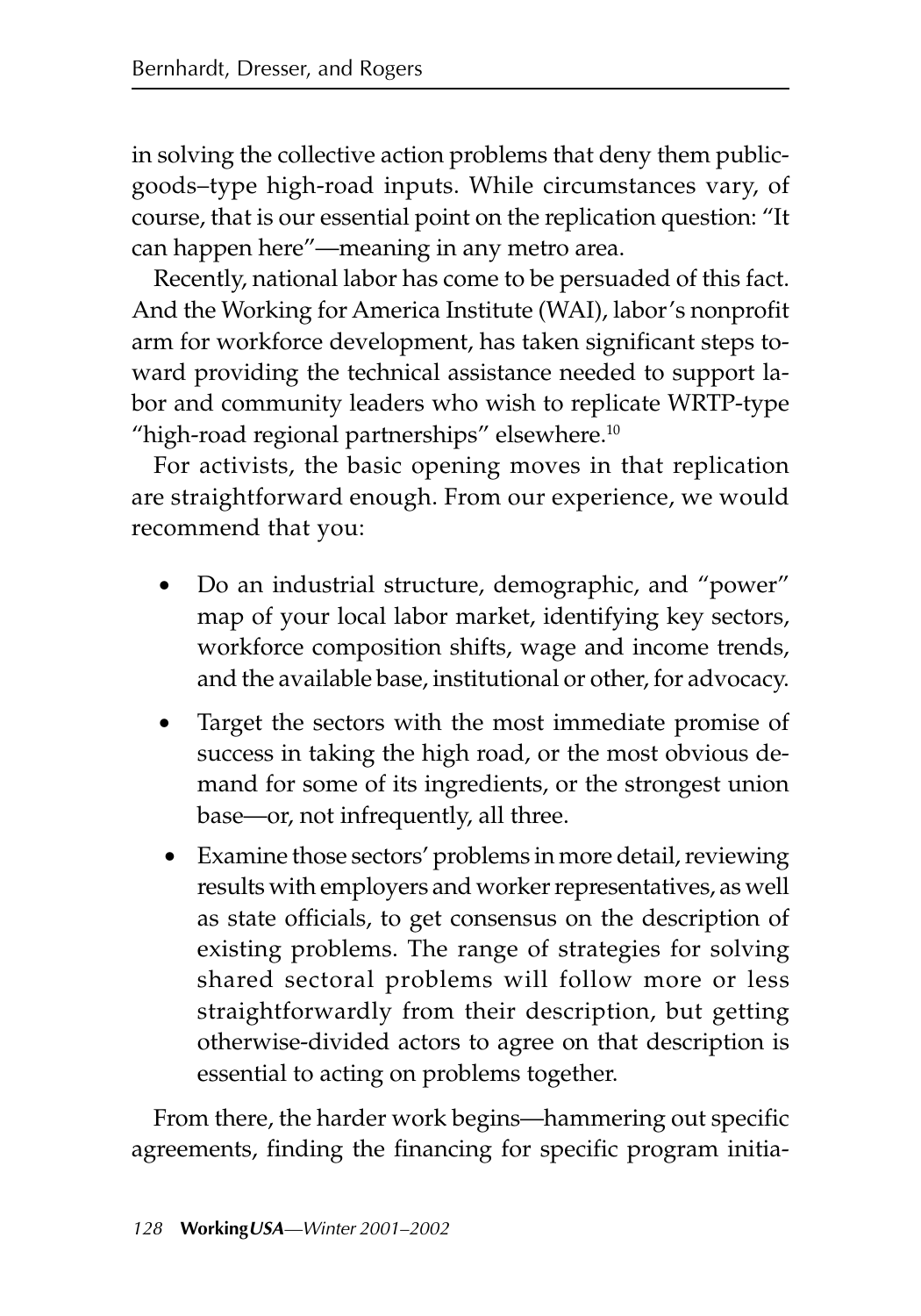tives, training and then managing the staff for whom typically (and this is true on the labor and community sides of things no less than the management one) this sort of work is new. But as a French wag once remarked of the legend that St. Dennis walked several miles holding his severed head in his hand, "The distance doesn't impress; it's the first step that seems difficult." And the very good news we can report here is that that first step, in fact, is relatively easy to take.

#### **Notes**

1. For early statements of this strategy, coincident with the formation of the WRTP, see Rogers (1992, 1993).

2. The somewhat jesting reference, of course, is to age-old European acceptance of the "social partnership" between labor and capital as essential to ensuring an industrial order delivering some semblance of social equality. Such global acceptance of labor's role has never been achieved in the United States.

3. Throughout, we will define Milwaukee Metro as comprising Milwaukee, Racine, Kenosha, Washington, Ozaukee, and Waukesha counties.

4. It may always be important to notice that the 1980s metro deindustrialization in America's Midwest was a disaster not only for unions, but also for the predominantly black workers who had relied on unionized manufacturing jobs as their ticket to the middle class.

5. It bears emphasizing that the partnership does not presume any particular harmony in the interests of labor and capital, much less harmony throughout all of those interests. The partnership is about the willingness to seek and exploit areas of mutual gain, even as conflict elsewhere in the relationship is recognized.

6. See the report of the Greater Milwaukee Committee (2000). The report was authored by COWS but formally accepted and approved by the GMC leadership.

7. See the report of the Governor's Taskforce on Technical Education (1999). Significantly, the taskforce was co-chaired by the co-chairs of the WRTP.

8. See Milwaukee Jobs Initiative (2001).

9. See Parker and Rogers (2001) for a fuller discussion of the incentive structure.

10. For some of the details, and all sorts of useful training materials, visit WAI's web site: www.workingforamerica.org.

#### **References**

Governor's Taskforce on Technical Education. 1999. *Technical Education and Training: The Future of Wisconsin's Workforce.* Madison: Office of the Governor.

Greater Milwaukee Committee (GMC). 2000. *Toward a Regional Workforce Development Strategy*. Milwaukee: GMC.